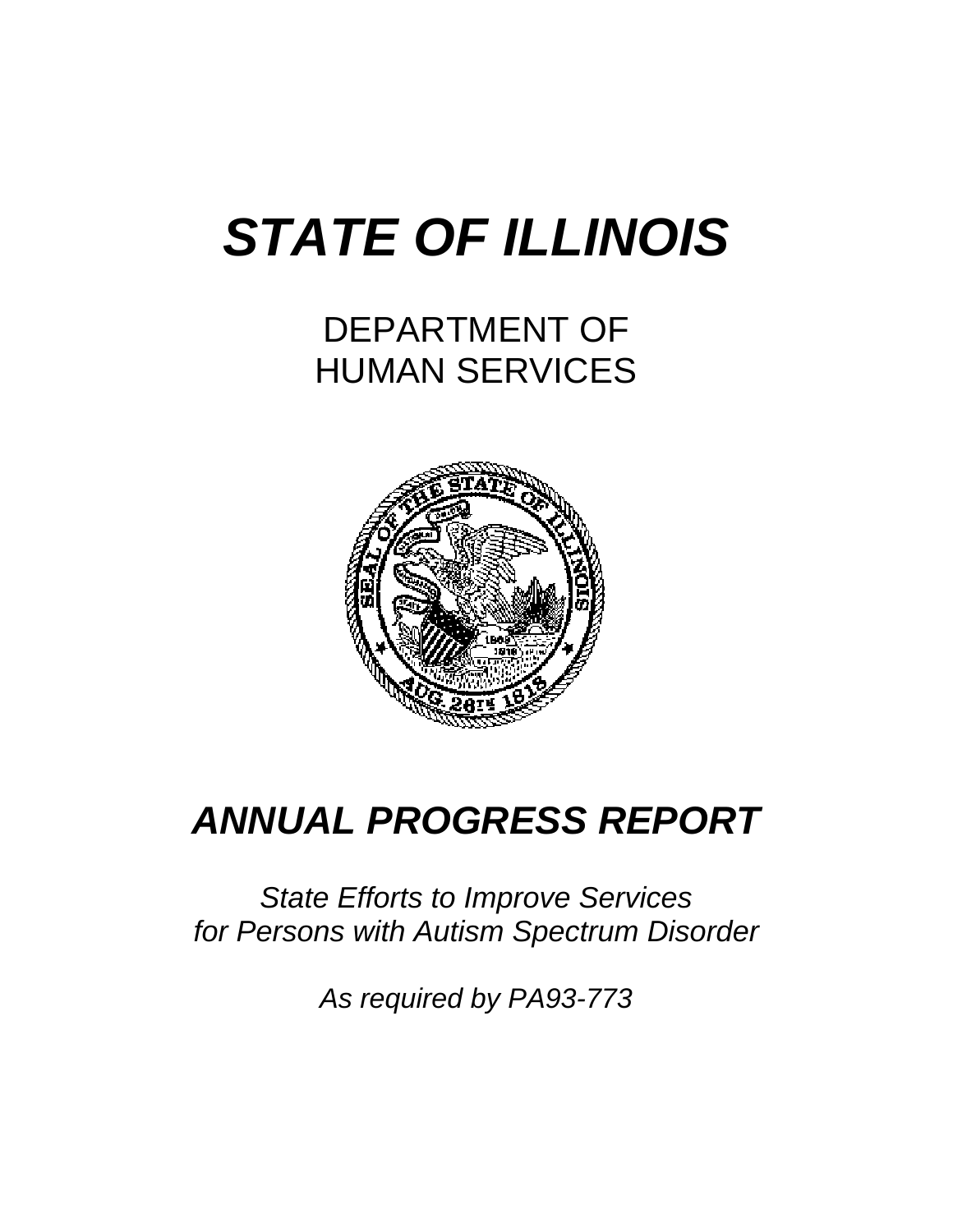January 1, 2009

Dear Honorable Governor Rod Blagojevich and Honorable Members of the General Assembly:

Consistent with PA 93-773, I am pleased to submit to you the third annual progress report on efforts to improve services for persons with Autism Spectrum Disorder (ASD) and their families.

The Autism Task Force (ATF) and its working committees have continued to work this year on behalf of persons with ASD and their families, providing valuable input and guidance to the Departments of Human Services (DHS), Healthcare and Family Services (HFS), and the Illinois State Board of Education (ISBE).

This report details progress made in several areas:

- Addressing Early Intervention services for children with autism;
- Enhancing family support mechanisms to enable persons with autism to remain in their homes and communities;
- **Transition services from public school services; and**
- Feasibility of obtaining federal financial participation and obtaining a Section 1915c waiver for persons with autism.

By supporting the work of this Task Force, supporting the Children's Waivers and the use of federal reimbursement for the growth of services, and supporting crucial legislative changes, you have demonstrated your interest in and continued support of this important work. We look forward to continuing to partner with you and the ATF in the future.

Sincerely,

Caroloradams

Carol L. Adams, Ph.D. Secretary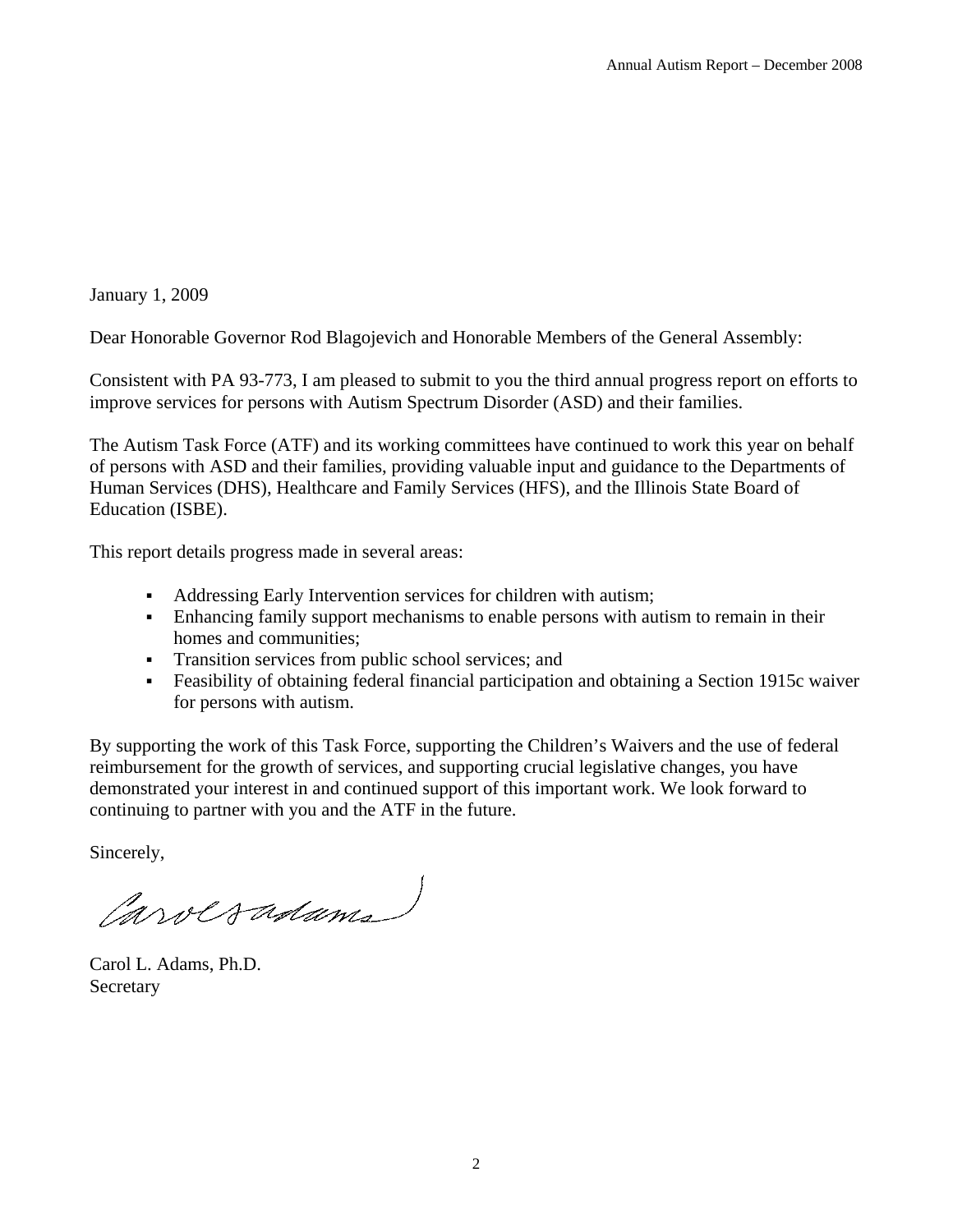#### **I. ILLINOIS AUTISM TASK FORCE MEMBERSHIP**

*Ms. Ellen Adcock, FASST The Honorable Suzie Bassi, State Representative – 54th District Ms. Kathy Baumann, Family Counseling Center The Honorable Patti Bellock, State Representative – 47th District Ms. Patti Boheme, Little Friends – Chair of Transition Training Committee\* The Honorable Jim Brosnanhan, State Representative – 36th District Ms. Sherry Brueck-Ladislas, Parent Ms. Gina Buck, Parent Ms. Laura Cellini, Parent\* The Honorable James Clayborne, State Senator – 57th District Dr. Edwin Cook, University of Illinois at Chicago The Honorable Dan Cronin, State Senator – 21st District The Honorable Maggie Crotty, State Senator – 19th District Dr. Ann Cutler, University of Illinois at Chicago The Honorable Willie Delgado, State Representative – 3rd District Dr. Mina Dulcan, Children's Memorial Hospital The Honorable Sara Feigenholtz, State Representative –*  $12<sup>th</sup>$  *District The Honorable Deborah Graham, State Representative – 78<sup>th</sup> District The Honorable Don Harmon, State Senator – 39th District Mr. Terry Herbstritt, PACTT Foundation, Parent\* Ms. Georgia Hillyer, FASST Dr. Nancy Keck, St. Alexis Medical Center Mr. Chris Kennedy, Kennedy Pierson & Strachan\* Mr. Carl LaMell, Clearbrook\* Dr. Bennett Leventhal, University of Illinois at Chicago—Co-Chair of the ATF\* Dr. Earl Loschen, Psychiatric Consultant The Honorable David Luechtefeld, State Senator - 58<sup>th</sup> District Ms. Renee Lumpkin, Community Services Options, Inc. Ms. Kimberly Maddox, Autism Society for Illinois Dr. Elina Manghi, University of Illinois at Chicago Dr. Joseph Nyre, The Hope Institute Ms. Elaine Romas Rackos, Parent Mr. Brian Rubin, Parent – Co-Chair of the ATF\* Mr. Scott Rudin, Parent The Honorable Skip Saviano, State Representative – 77th District Ms. Ruth Ann Sikora, Comprehensive Services Committee\* The Honorable Ron Stephens, State Representative 102nd District Dr. John Sweeney, University of Illinois at Chicago Ms. Susan Szekely, Illinois Center for Autism Dr. Marie Weissbourd, Developmental Evaluation Clinic Ms. Christine Thornton Wiener, Giant Steps Ms. Georgia Winson, The Autism Project* 

\*Chair or co-chair of a committee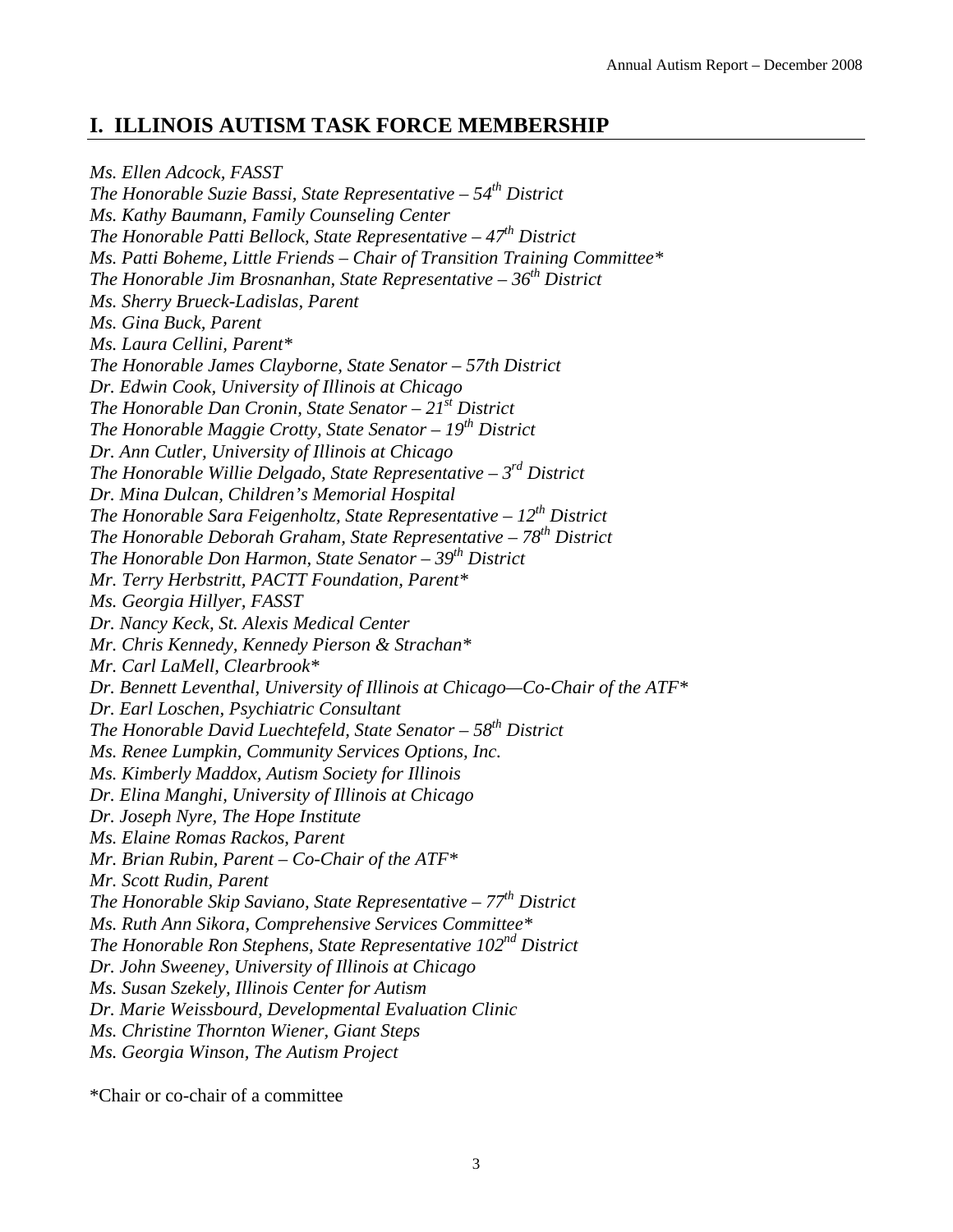# **II. STATE AGENCY PARTNERS**

*Tanya Anderson, Department of Human Services – Division of Mental Health\* Eileen Deroze, Department of Human Services – Early Intervention Barb Ginder, Department of Healthcare and Family Services Caronina Grimble, Department of Human Services -- Office of the Assistant Secretary Janet Gully, Department of Human Services – Early Intervention Seth Harkins, Department of Human Services – Division of Mental Health\* Robert Holladay, Department of Human Services – Division of Developmental Disabilities Reta Hoskin, Department of Human Services – Division of Developmental Disabilities Grace Hou, Assistant Secretary, Department of Human Services Barbara Sims, Illinois State Board of Education Jeff Standerfer, Department of Human Services – Office of Rehabilitation Services Lilia Teninty, Department of Human Services – Division of Developmental Disabilities*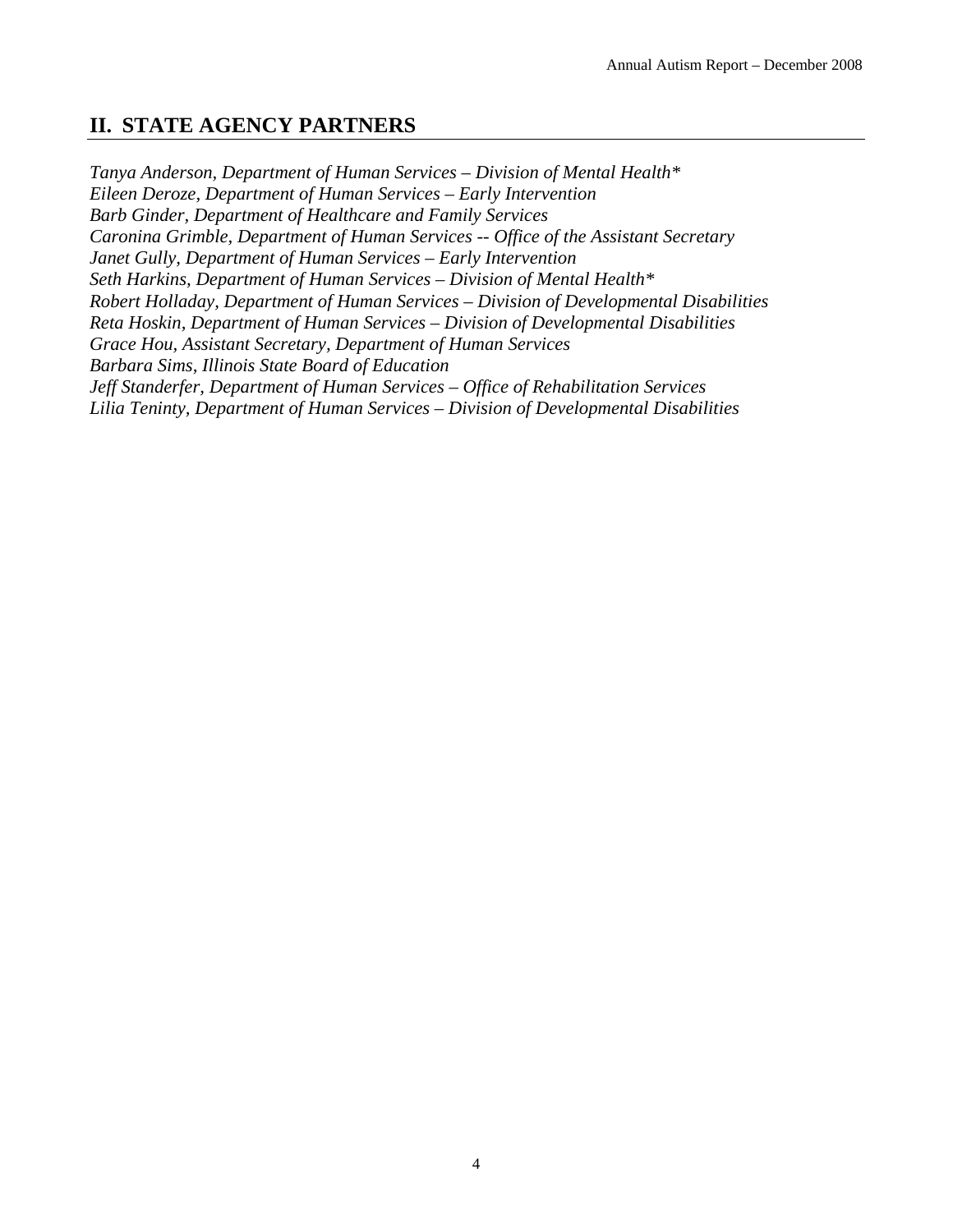### **III. BACKGROUND ON REPORT**

In April 2004, a multi-agency Autism Task Force (ATF) was launched by the Department of Human Services as a means of addressing issues presented by the growing number of children and adults being diagnosed with Autism Spectrum Disorders (ASD).

The Task Force was comprised of parents of children and adults challenged by ASD, representatives of state agencies serving persons with ASD and their families, healthcare professionals, service providers, academicians and members of the legislature.

Co-chairs for the Task Force were Bennett Leventhal, M.D., a leading medical expert in ASD and Brian Rubin, Esquire, an attorney and parent of an adult child with ASD.

The Task Force met a number of times during 2004 to explore how the state might better serve individuals with ASD and their families, across the life span. Five working committees were established: *Transitions*; *Medicaid Waiver*; *Information Clearinghouse*; *Research*; *Workforce Development*; and *Insurance*.

The momentum of the ATF was further advanced by legislative action. On July 21, 2004, Governor Rod Blagojevich signed Public Act 93-773, an ACT in relation to persons with disabilities, into law. The law required DHS to convene a special task force to study and assess the needs of persons with ASD. The existing ATF fit the role.

The new law also required the Secretary of DHS to submit a full report of the Task Force findings and recommendations to the Governor and General Assembly by September 1, 2005, followed by annual reports by January 1 in subsequent years.

The Task Force and its working committees continue to work toward addressing the needs of persons with ASD, providing substantive input and guidance to the Departments of Human Services, Health and Family Services and the Illinois State Board of Education.

This report, as required by Public Act 93-773, focuses on this year's progress relative to four specific areas:

- Addressing Early Intervention services for children with autism;
- Enhancing family support mechanisms to enable persons with autism to remain in their homes and communities;
- Transition services from public school services; and
- Feasibility of obtaining federal financial participation and obtaining a Section 1915c waiver for persons with autism.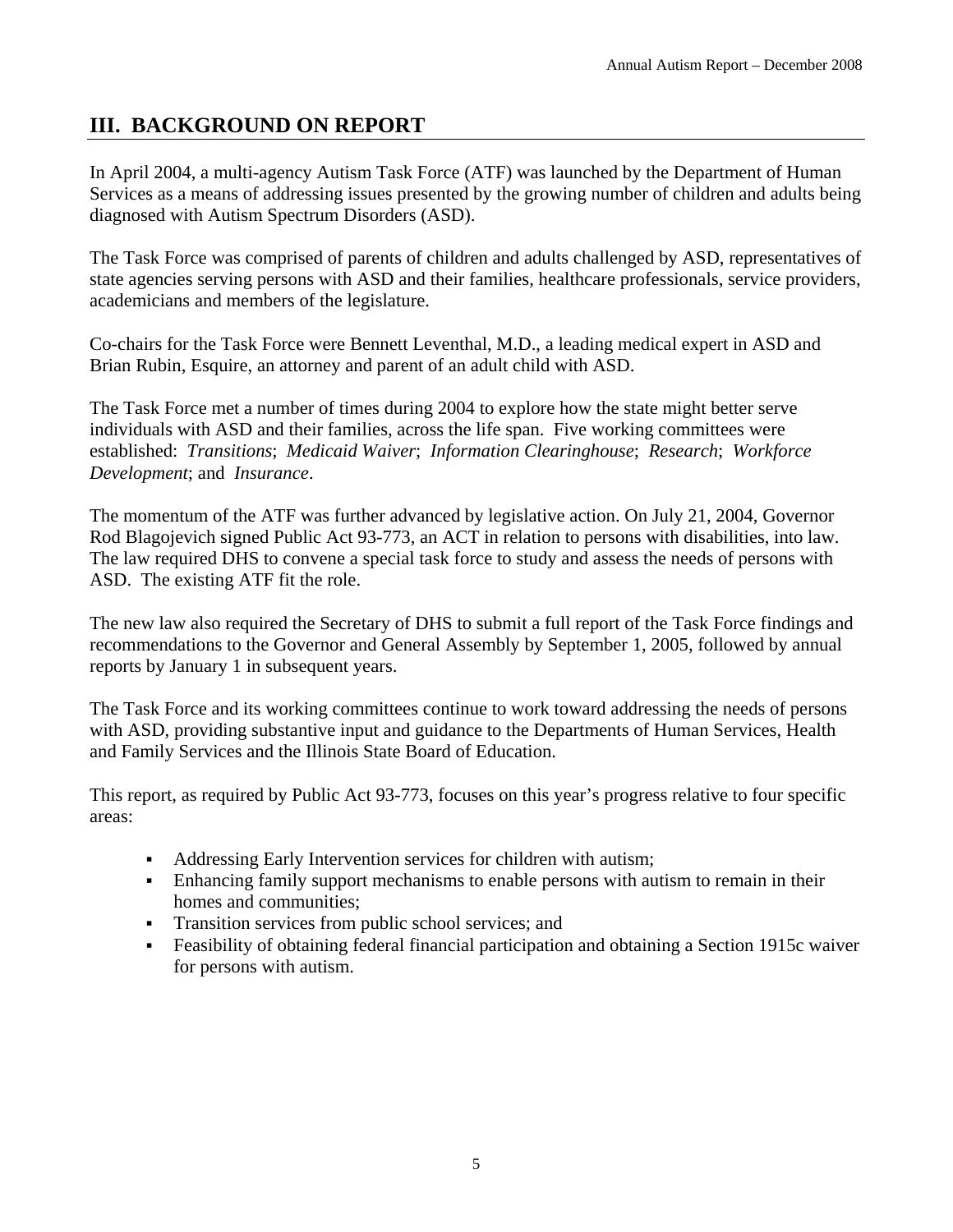# **IV. OVERVIEW OF KEY ACCOMPLISHMENTS**

The full ATF met three times during 2008 – on April 22, August 12, November 18 – utilizing videoconferencing sites in Chicago and Springfield to maximize participation. Key accomplishments this year include:

- Effective July 1, 2007, two Children's Medicaid Home and Community-Based Services (HCBS)Waivers were approved by the federal Centers for Medicare and Medicaid Services (CMS). Authorized for three years, the waivers cover residential supports in licensed child group homes and home-based supports for children who reside with their families. The current status of the waivers is described in this report.
- In 2008, IDHS and The Autism Program of Illinois collaborated to write and obtain rule changes to include Board Certified Behavior Analysts (BCBAs) as credentialed/enrolled provides for the Early Intervention system. Seven BCBAs have become credentialed. These professionals work with children, parents, and other service providers to improve social, daily living, self care, recreation, leisure, and other developmentally appropriate and functional behaviors.
- The Autism Information Clearinghouse is nearing completion. A mock website has been developed, and is in the final stages of review by the Autism Task Force and IDHS.
- Funding for research and awareness has been made available through the Autism Check-Off Fund and the Autism Awareness Fund.

Other accomplishments:

- PA 95-1005 provides insurance coverage for all individuals under age 21 for the diagnosis and treatment of Autism Spectrum Disorders (ASDs), up to \$36,000 per year. Also known as "Brianna's Law", this legislation received overwhelming support from the legislature.
- PA 95-0897 allows for the testimony of a criminal sexual abuse victims affected by a developmental disability, including autism, to be taken outside the courtroom and shown in the courtroom by means of a closed-circuit television.
- PA 95-0226 established the Autism Awareness Fund, supported through issuance and renewal of Autism Awareness license plates. A portion of each original issuance and each renewal fee shall be deposited into the fund. Subject to appropriation by the General Assembly and approval by the Secretary of State, all monies in the Autism Awareness Fund shall be paid to IDHS for the purpose of providing grants for research, education, and awareness regarding autism and autism spectrum disorders.
- PA 95-106 amends the Mental Health and Developmental Disabilities Administrative Act, requiring the Department of Human Services, or independent consultants, to research possible funding for the development and implementation of services for adults with autism spectrum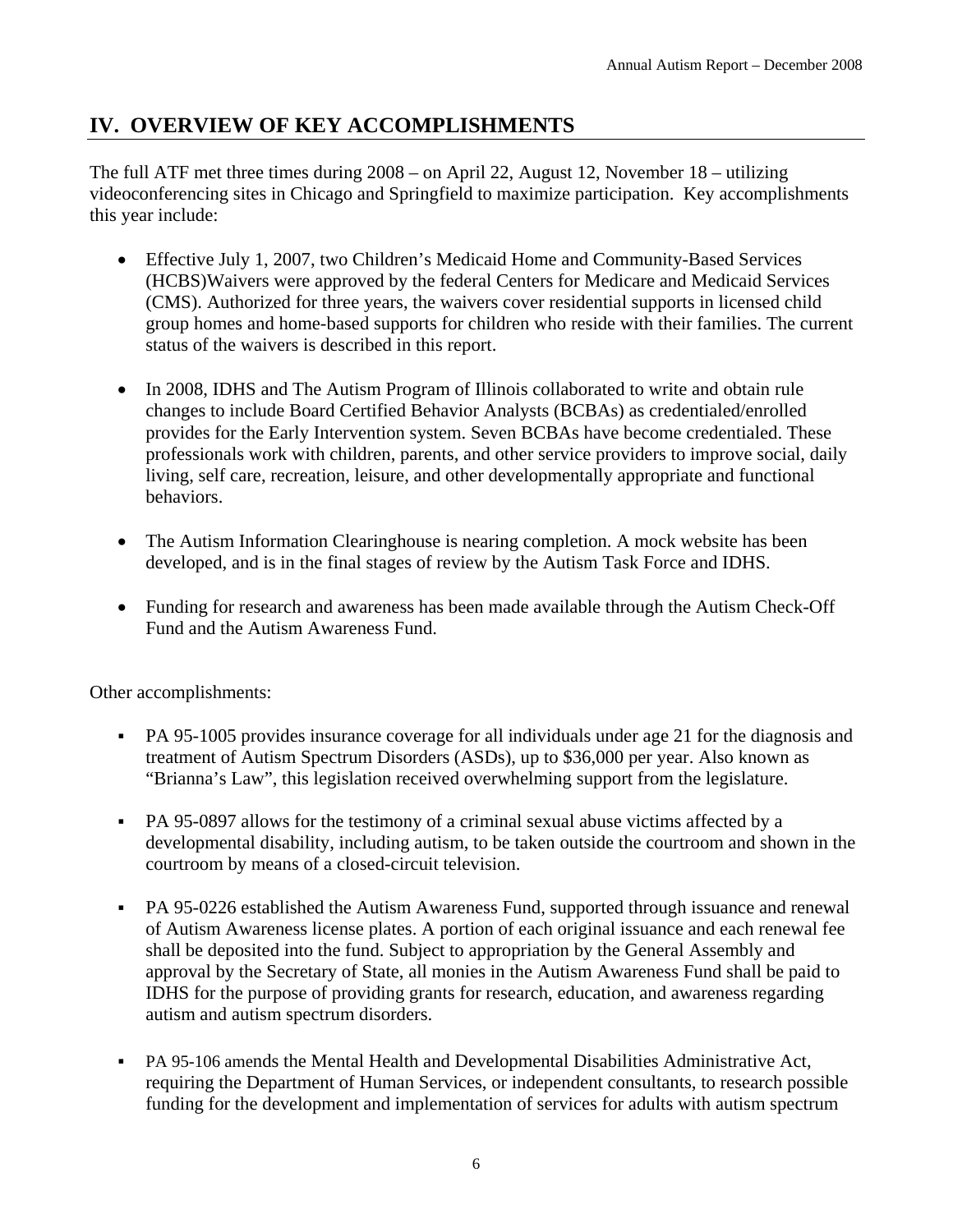disorders without mental retardation. A subcommittee of the Task Force is addressing this legislation; their progress is outlined in greater detail later in this report.

 PA 94-442, passed in 2007, established the Autism Research Fund to provide resources for research that will advance the understanding, techniques, and modalities effective in the detection, prevention, screening, and treatment of autism and may include clinical trials. The fund received contributions through an Income Tax check-off program for the taxable year ending December 31, 2005. Due to a limited response, the check-off program was discontinued, but netted \$56,000 total contributions. Implementation of this act requires an administrative rule, which has been drafted and will be submitted to the Joint Committee on Administrative Rules in early 2009. As of December 2008, the amount in the fund has grown to \$62,000 due to accrued interest.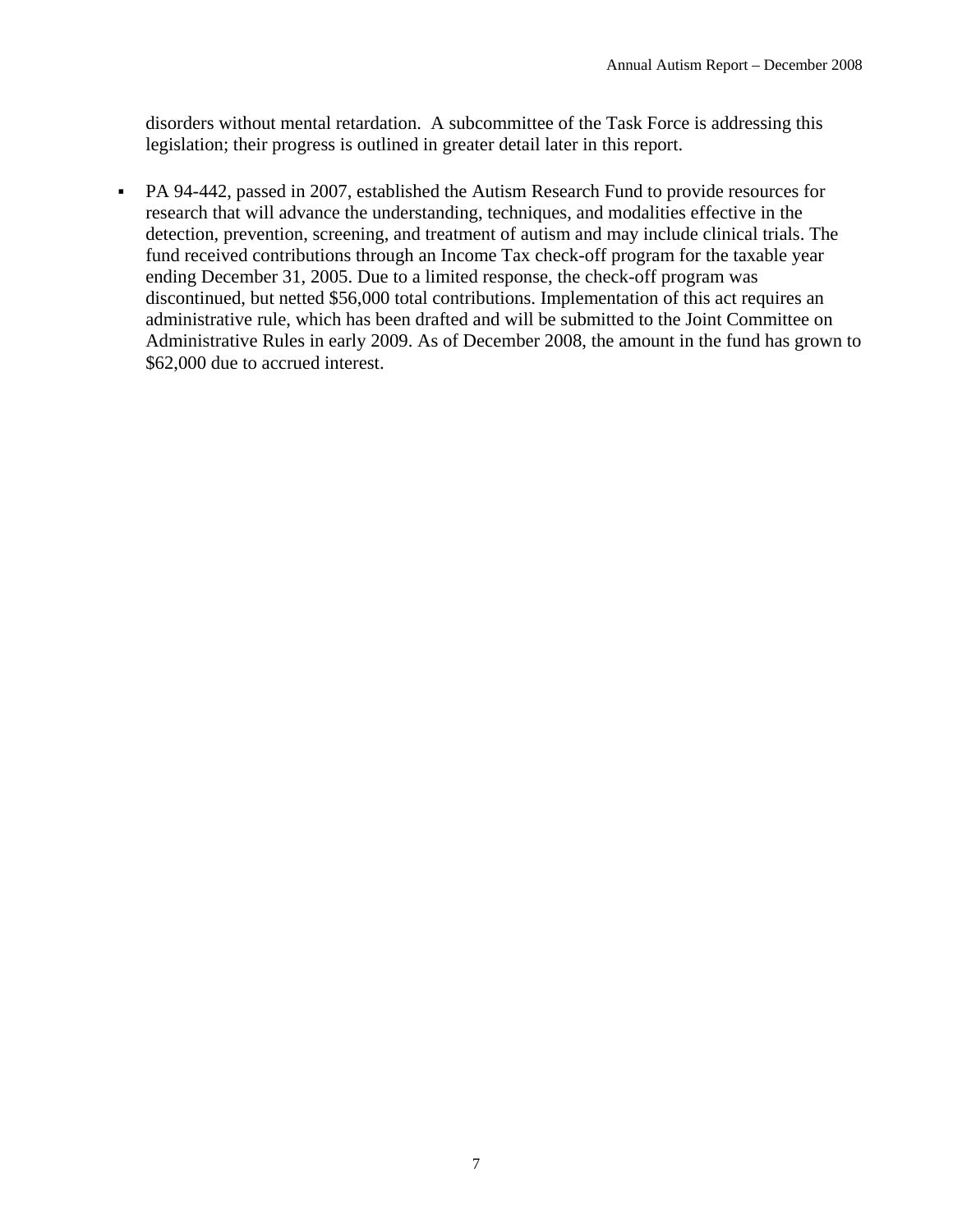# **V. PROGRESS IN ADDRESSING FOUR AREAS REQUIRED BY PA93-773**

#### **A. Early Intervention Services for children with autism and their parents.**

#### **Board Certified Behavior Analysts**

In response to a request from the Illinois Autism Task Force, the Early Intervention program has included Board Certified Behavior Analysts (BCBAs) as credentialed/enrolled providers in the system. Revisions to the Early Intervention Program rule (89 ILL. Adm. Code 500) went into affect on January 23, 2008. BCBAs are now being credentialed and enrolled in the system under the service category Clinical Assessment, Counseling and Other Therapeutic Services.

#### **Transition from Early Intervention to Early Childhood**

A number of recommendations from the Early Intervention to Early Childhood section have involved improving the transition process. Several efforts are ongoing in this area, directed toward ensuring that no child falls through the cracks and that all families receive the necessary supports.

- A family transition workbook, "*When I'm 3, where will I be?"* became available in January 2008. This family transition workbook is a product of the Illinois Birth-5 Transition Guidance Committee in collaboration with the Illinois State Board of Education (ISBE) and the Illinois Department of Human Services (DHS). Parent liaisons and service coordinators from Child and Family Connections (CFC) offices, parent representatives, school district personnel and many others contributed to this workbook. The workbook is given to families in the Early Intervention Program as a resource and planner for their transition from Early Intervention into school district and community programs.
- A statewide transition system, including a data sharing agreement between the ISBE and the DHS, is fully operational. Personally identifiable information and contact information regarding Part C Early Intervention clients are shared for the purpose of transition and Child Find as required by law. A geocoding function has been added to identify a child's school district based upon his/her home address.
- CFC Offices and LEAs/School Districts continue to use the *Early Intervention to Early Childhood Tracking Form* as part of the transition process to determine eligibility for preschool services. With parent permission, the tracking form is sent to the LEA/School District as part of the referral packet or is given to the LEA/School District representative at the transition meeting. The LEA/School District completes the form and returns it to the CFC within 20 calendar days after the child's third birthday. The information received from the LEA/School District documents the initiation of Early Childhood services and is entered into the child's record in the Cornerstone system.
- STARnet and the Early Intervention Training Program continue to provide statewide training regarding the transition of children from early intervention services into early childhood special education services. This is a five-hour training by a panel that includes trainers from STARnet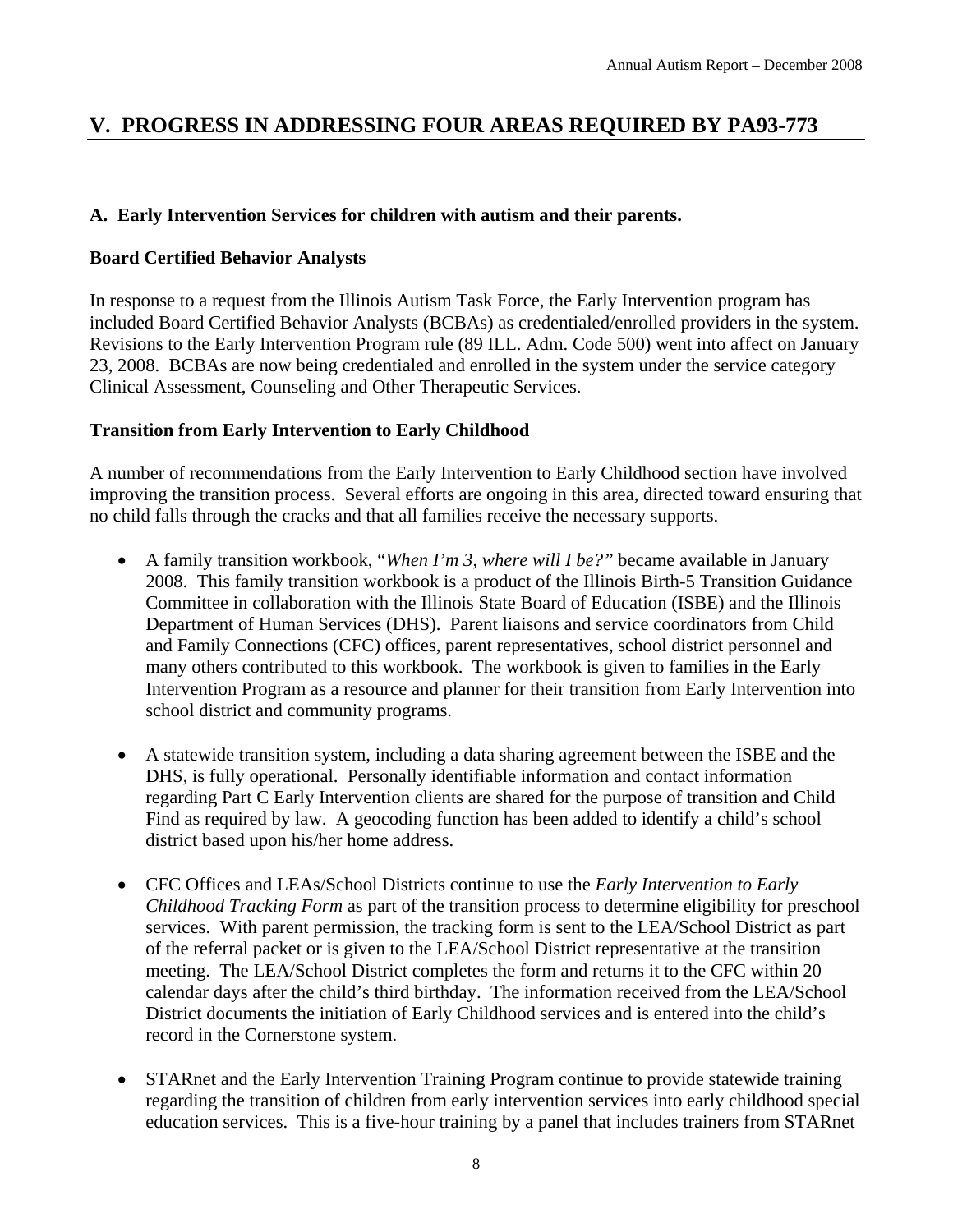and the Early Intervention Training Program, someone from the local school district, and a parent liaison.

#### **Autism Training**

The Early Intervention Training Program has coordinated several autism-specific training activities including the following:

- On September 16, 2008, 211 Early Intervention professionals and others attended a one-day conference in Fairview Heights, *Trends in Autism and Early Intervention*, sponsored by the Early Intervention Training Program.
- An on-line basic-level autism training (54 hours), developed by Illinois State University/Illinois Autism/PDD Training and Technical Assistance Project, has been converted to the Early Intervention Training Program's on-line platform and made available to CFC staff, Early Intervention providers, and other interested families and professionals. This course includes information on the history of autism spectrum disorder, how it is identified, its current prevalence, and an overview of educational strategies based on areas of concern. There are currently 886 individuals enrolled in the on-line course. Two hundred nineteen individuals have completed the course and received Early Intervention continuing education credit hours. Of those who have completed the course, 23% are identified as administrative, teaching, and/or paraprofessional fields of education; 15% as developmental therapists; 15% as service coordinators; 15% as other professionals in nursing/medical, social work/psychology; 3% as occupation therapists; 3% as physical therapists, 22% as unknown professions, and < 1% as parents.

#### **B. Enhancing family support mechanisms to enable persons with autism to remain in homebased or community environment.**

#### **Transition of Department of Children and Family Services (DCFS) young people aging out of children's services into DHS Community Integrated Living Arrangements (CILA's)**

DHS continues to work with the Department of Children and Family Services (DCFS) to aid in the transition of state wards, 18 years or older, who have developmental disabilities (including some wards who have autism) and who wish to move from their current children's residential settings into adult developmental disability (DD) residential services.

Consistent with available appropriations, many wards are choosing to move to adult DD CILA's, which provide community-based services in homes for eight or fewer individuals.

#### **Autism Information Clearinghouse**

The Clearinghouse Committee has continued to meet and to develop the online Information Clearinghouse. The Autism Clearinghouse Committee worked diligently throughout the year, and was confronted by concerns about the posting of content and the need to provide information suitable for a state-sponsored website. The Autism Task Force has agreed to the design and initial content for the site. The Information Clearinghouse is expected to launch in January, 2009.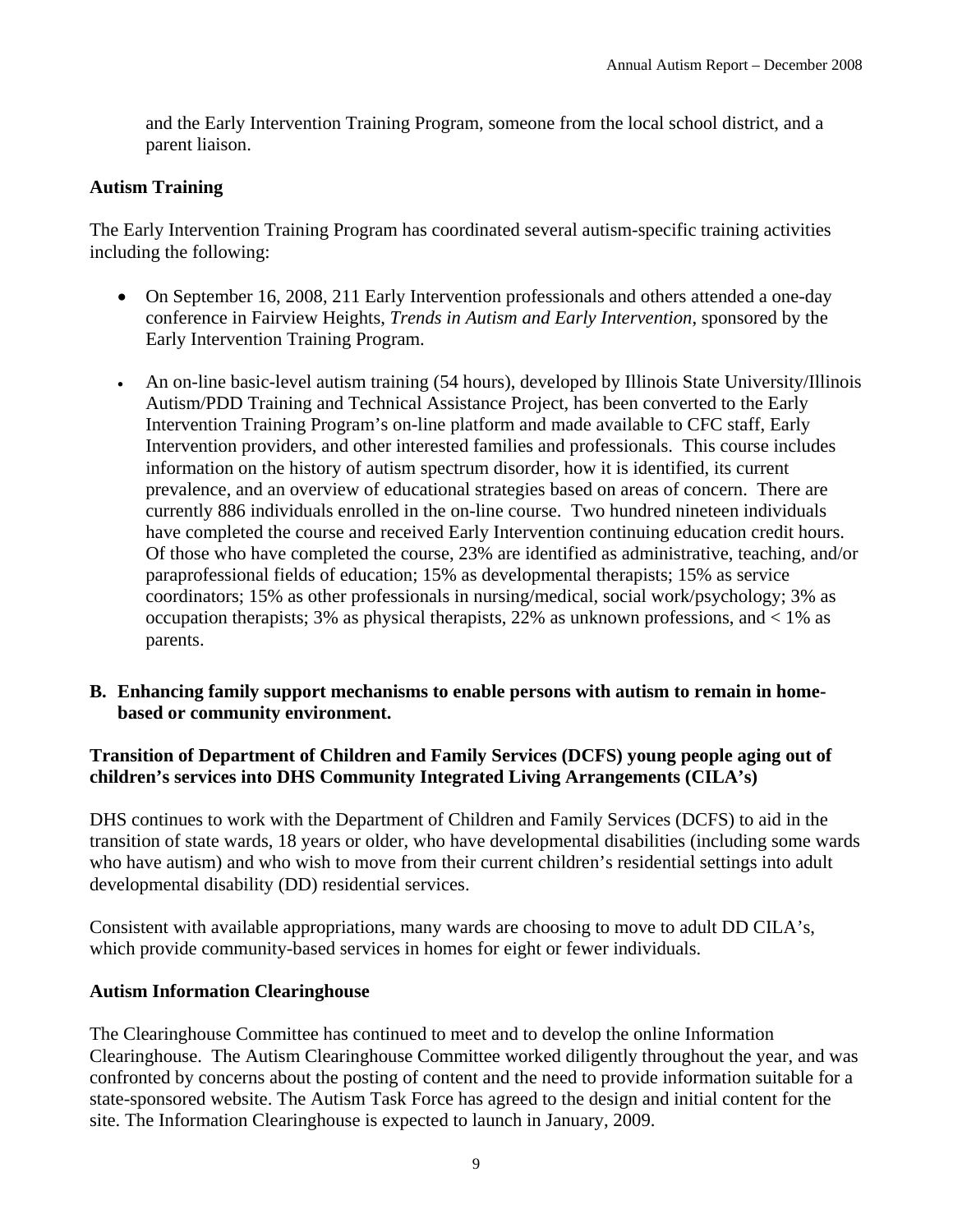The site will be internally hosted by DHS and launch is pending the development of a policy on the posting of new content. The Committee is committed to using the highest standards in evaluating research and proposed content for the site.

#### **Adult Services**

The Adult Services Committee of the Autism Task Force has developed the Post Secondary Education to Employment Autism Spectrum Disorder Services Subcommittee (PSEEASDS) to address the needs of the population of adults with autism who do not have mental retardation and who are not supported in postsecondary vocational, educational and employment services. The Subcommittee has met to gather necessary background information on the legislation, and has determined a formal course of action.

This committee has also worked on an agreement with ISBE for ISBE to provide PUNS database information to families.

#### **C. Adequate transition services for people with autism from public school programs to adult services.**

#### **Transition Coordinator**

ISBE currently has staff whose focus is placed on easing the transition process for their young people, and IDHS is in the process of hiring a second Transition Coordinator.

As a direct result of a recommendation from the Task Force, IDHS hired a Transition Coordinator to help facilitate the transition from Early Intervention with IDHS to Early Childhood services with ISBE and from Special Education services with ISBE to adult services with IDHS. The Transition Coordinator established a number of important linkages between service providers, the Early Intervention Child and Family Connection centers, and representatives from school districts across the state. The Transition Coordinator also laid the foundation for the development of a resource for families with children transitioning from Special Education services with ISBE to adult services with IDHS. This guide will be designed to assist families in navigating the transition process for their older children.

IDHS is currently in the process of recruiting a new Transition Coordinator. This position will focus on the transition from Early Intervention with DHS to Early Childhood Services at ISBE and from Special Education Services with ISBE to adult services at DHS.

This position will be a high level policy-making position, requiring the coordination and oversight of staff efforts with and between staff from four DHS program divisions: Community Health and Prevention, Developmental Disabilities, Mental Health, and Rehabilitation Services.

Primary duties of the Transition Coordinator are as follows:

 Monitoring the transition processes from EI to school, and assisting in establishing an effective transition process for adults from school to adult services;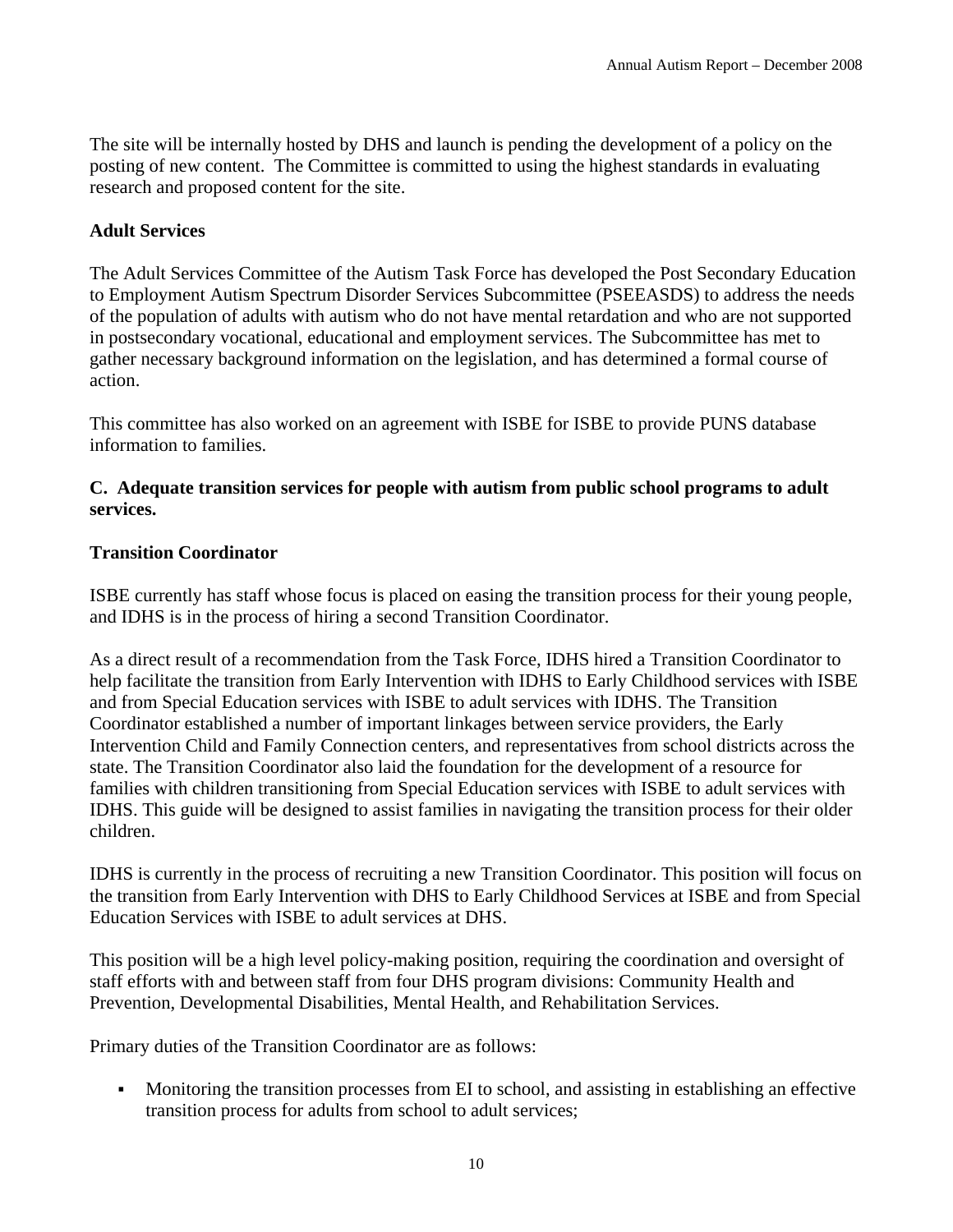- Coordination of the development, implementation, and evaluation of an Intergovernmental Agreement, outlining and defining the roles and responsibilities for educational and noneducational services to children with disabilities; and
- Working with DHS and ISBE staff to outline and/or streamline how all the different agencies work together.

A position description was drafted and circulated to the Autism Task Force for input. The position was posted twice to solicit candidates. The Autism Task Force was asked to pass the posting on to prospective candidates.

DHS expects the Transition Coordinator to start in 2009. The new Transition Coordinator will report to Assistant Secretary Grace Hou.

#### **Transition Training**

The Task Force created an ad hoc working committee to develop an orientation and training for the DHS Transition Coordinator and the ISBE transition staff specific to autism.

The committee developed three categories of orientation and training: 1) needs of children and adults with autism spectrum disorders, 2) array of services available, and 3) access to services.

The resultant document outlines core training on Autism Spectrum Disorders and the visitation opportunities that will be made available with agencies serving children and adults with autism in early intervention, high school and adult services across the state.

#### **D. Feasibility of obtaining federal financial participation and obtaining a Section 1915c waiver for persons with autism.**

Effective July 1, 2007, two Children's Medicaid Home and Community-Based Services (HCBS) Waivers for children and young adults with developmental disabilities (including children with autism) were approved by the federal Centers for Medicare and Medicaid Services (CMS).

The waivers are authorized for an initial period of three years and cover residential supports in licensed child group homes and home-based supports for children who reside with their families. The waivers were outlined in greater detail in last years report. Key elements of the waivers are outlined below.

#### **Children's Support Waiver**

The Children's Support Waiver covers children and young adults (age's three through twenty-one) with developmental disabilities (including children with autism) who live at home with their families.

In 2008 the approved waiver capacity was increased from 600 to 1100 participants. One-hundred percent (100%) of the federal matching funds generated by this program are deposited in a special dedicated fund that is appropriated to the Department to provide funding to serve additional families. New enrollees are selected from the Prioritization of Urgency of Need for Services (PUNS) database.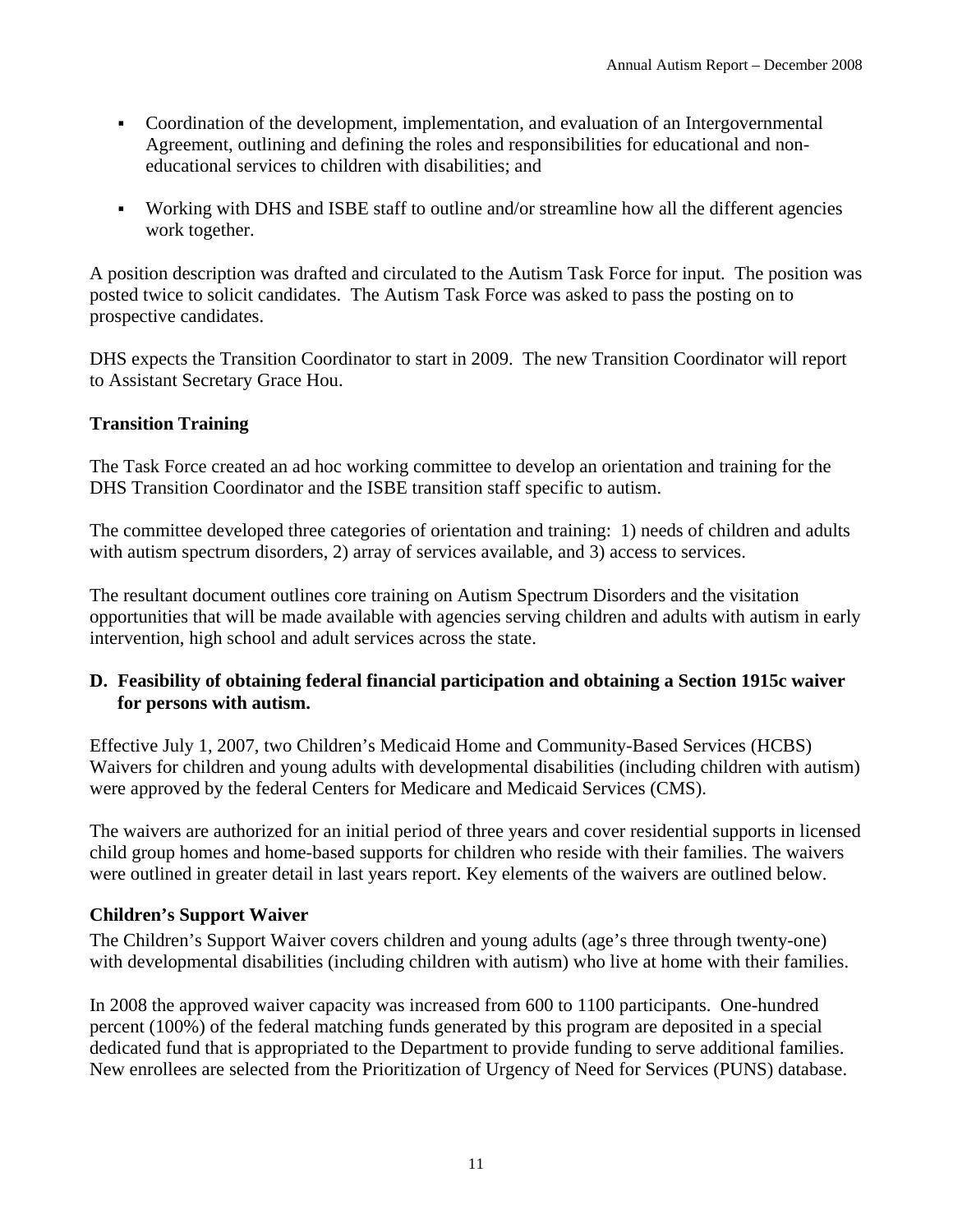The Waiver is designed to be similar to Home-Based Support Services in the adult DD waiver to facilitate a seamless transition to adult services between the age of 18 and 21. Services are limited each month by the individual service plan up to the maximum allocation. The current calendar year 2008 maximum allocation is \$1,274 per month.

For participants who choose to self-direct, the Waiver includes a Fiscal/Employer Agent (FEA) to conduct required background checks and issue payroll for domestic employees, such as individual Personal Support workers, hired by the participant, guardian or representative.

Covered Services include:

- **Service Facilitation/case management**
- Personal Support (includes in-home respite in definition)
- Behavior Intervention and Treatment
- Training and Counseling for Unpaid Caregivers
- Home/Vehicle Modifications, Adaptive Equipment and Assistive Technology
- Individual Service and Support Advocacy (ISSA) for each participant

#### **Children's Residential Waiver**

The Children's Residential Waiver provides residential habilitation in a licensed child group home for children and young adults (age's three through twenty-one) with developmental disabilities (including children with autism) who require this service.

The approved waiver capacity is 175 participants. No expansion of this waiver is planned at this time. However, as attrition occurs, funding will become available for new applicants for this service.

Services are designed to be very similar to the current adult DD waiver to facilitate a seamless transition to adult services between the age of 18 and 21.

Covered Services include:

- Child Group Homes (licensed by the Illinois Dept. of Children & Family Services (DCFS))
- Adaptive Equipment and Assistive Technology
- Behavior Intervention and Treatment
- Individual Service and Support Advocacy (ISSA) for each participant

#### **Overview of 2008 Waiver Activities**

During 2008 the Children's Support Waiver (CSW) was expanded to serve additional children and their families using one-time Hospital Tax funds and federal matching funds deposited in the dedicated fund. Of the almost 1,000 children receiving services in 2008, over half (51%) are children with a reported diagnosis of autism or an autism spectrum disorder. In addition to the number currently receiving services, in late 2008, 180 letters were issued to families of children seeking services and registered on the PUNS database inviting them to apply for the CSW. Depending on available total funding and the number of children determined eligible, the waiver capacity may be increased in 2009.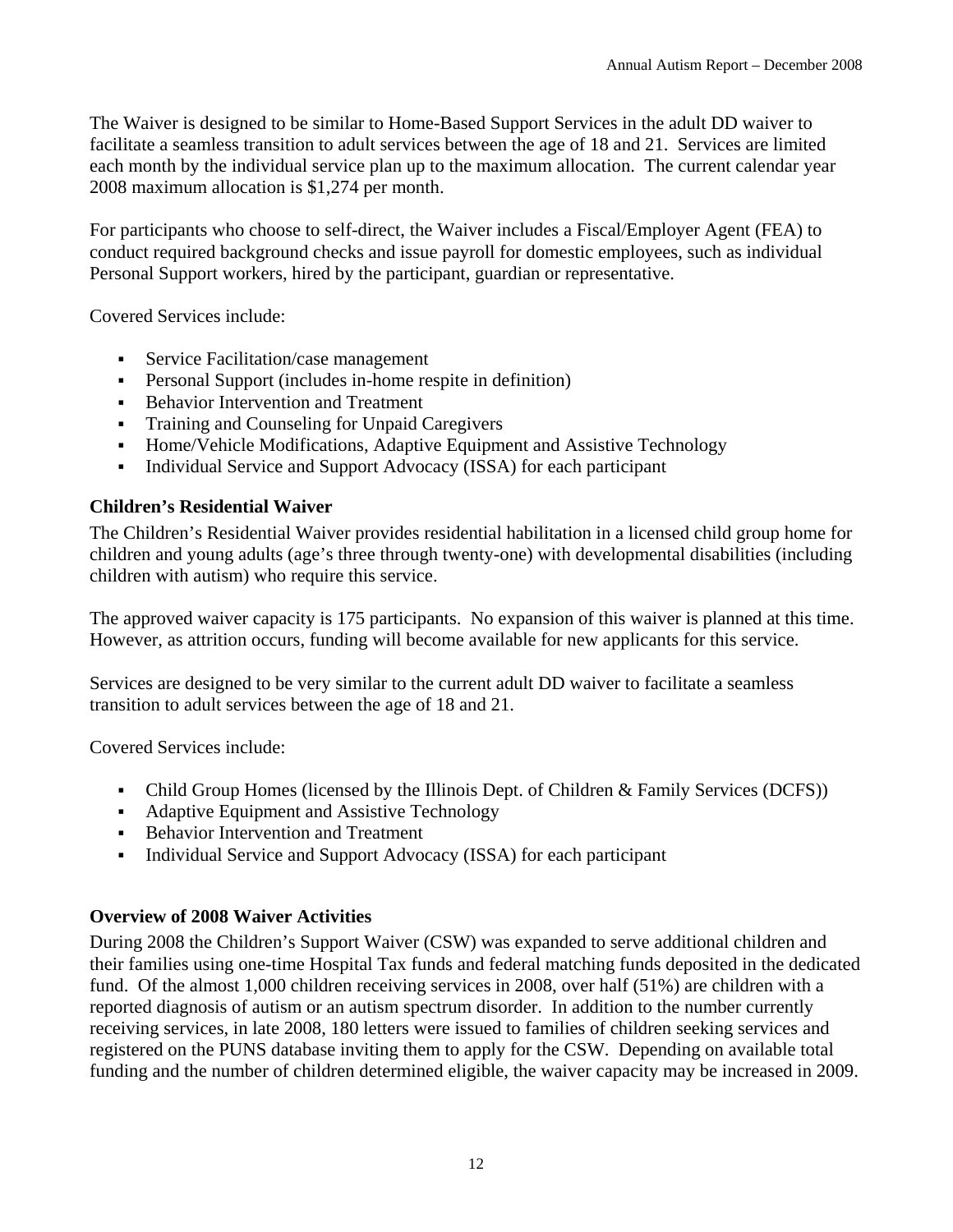Of the approximate 175 children receiving residential supports in licensed child group homes during 2008, approximately 49% are children with a reported diagnosis of autism or an autism spectrum disorder.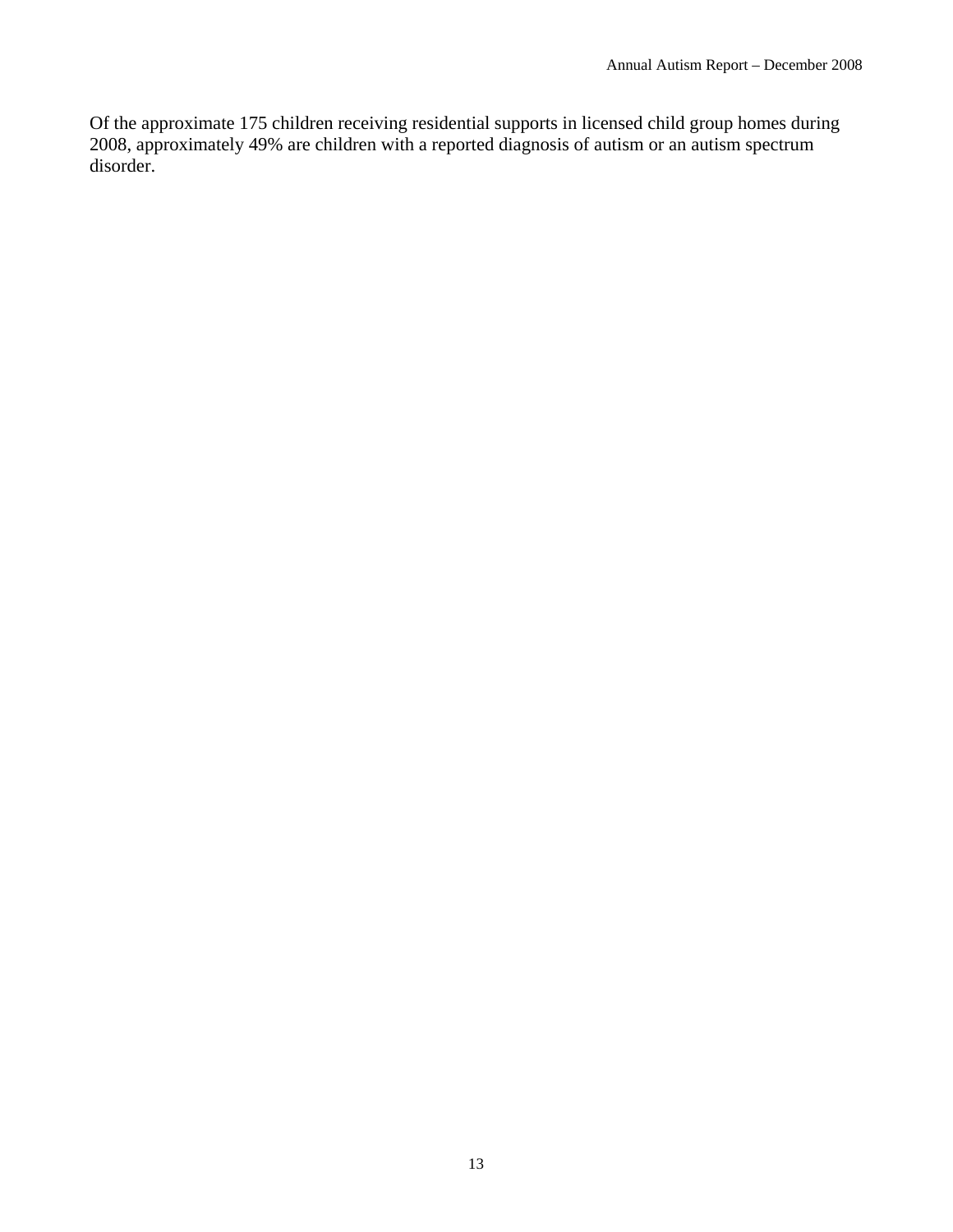# **VI. PARTNER ACCOMPLISHMENTS**

The Illinois Department of Human Services collaborates with 350 partners throughout the state who serve individuals and families affected by autism every day. Included here are some of their accomplishments.

- In FY 2008, The Autism Program Service network, through a competitive bid process, increased services to families and community providers through development of:
	- o Seven new Service Centers (Easter Seals Rockford, Easter Seals Metro Chicago, Trinity Services, Kreider Services, Easter Seals Peoria-Bloomington, Easter Seals Southwestern Illinois, Charleston Transitional Facility);
	- o Two new Outreach Centers and Collaborative Funding to Easters Seals LaSalle-Bureau County, and Illinois Center for Autism;
	- o Nine new Centers to work in collaboration with The Autism Program's existing training centers (University of Illinois-Institute for Juvenile Research; University of Illinois-Urbana Champaign; Illinois State University; Hope Institute for Children and Families; Southern Illinois University-Carbondale
- In FY 2008, The Autism Program of Illinois provided 8,207 clinical contacts and 13,120 resource and referral supports, trained 4,852 parents and providers, distributed 18,108 free learning aids, and raised awareness through 10,268 community contacts.
- The Puentes Project is a program operated through Illinois Masonic Hospital in Chicago which provides Early Intervention services and training to families affected by autism. These services support and sustain positive outcomes for individuals with Autism Spectrum Disorders.
- The Illinois Center for Autism provides a variety of services for individuals with autism. Of particular not is the Illinois Center for Autism's Pasta Fare Program. The Pasta Fare Program is a supportive employment grant-funded program that employs 23 individuals with autism. Pasta Fare operates a store that sells pasta, as well as a restaurant. Persons with autism work in both the restaurant and storefront operations.
- PACTT Learning Center continues to provide services to children and adults with autism through a children's group home, a Community Integrated Living Arrangement (CILA), and Supported Employment.